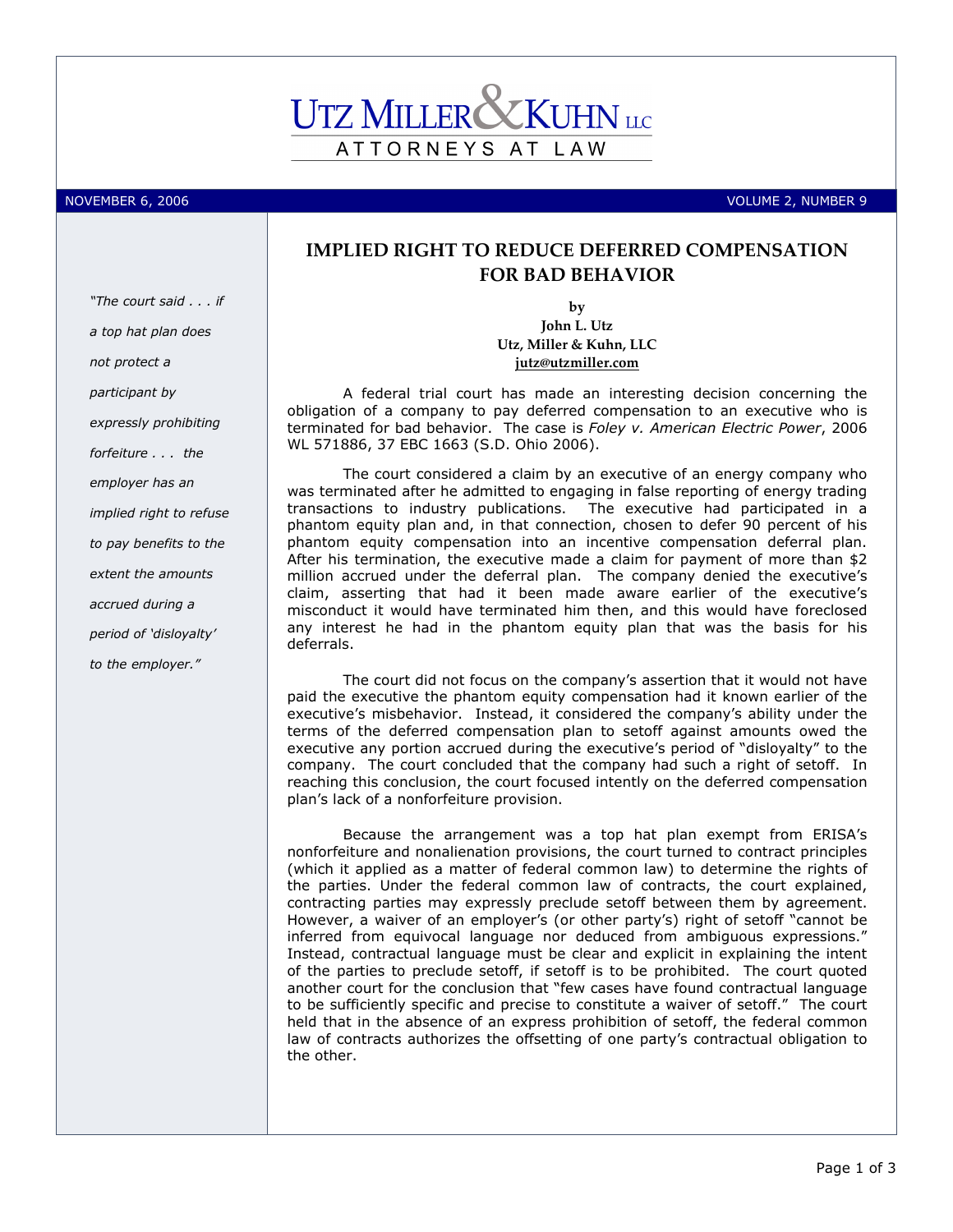"[T]he employer's right to setoff amounts that accrued during periods of disloyalty did not depend on the executive having received any improper personal benefit from that disloyalty."

Utz, Miller & Kuhn, LLC 7285 West 132nd St. Suite 320 Overland Park, KS 66213

Phone: 913.685.0970 Fax: 913.685.1281

Gregory B. Kuhn gkuhn@utzmiller.com Phone: 913.685.0774 Fax: 913.685.1281

Eric N. Miller emiller@utzmiller.com Phone: 913.685.8150 Fax: 913.685.1281

John L. Utz jutz@utzmiller.com Phone: 913.685.7978 Fax: 913.685.1281

Matthew J. Eickman meickman@utzmiller.com Phone: 913.685.0749 Fax: 913.685.1281

www.utzmiller.com

The information in this newsletter is of a general nature only and does not constitute legal advice.

Consult your attorney for advice appropriate to your circumstances.

The executive had argued that as a matter of contract law he was entitled to the disputed monies because the terms of the plan unambiguously provided for the payment of benefits and the plan itself included no forfeiture provision permitting the denial of benefits. In other words, the executive argued, if one simply took the language of the plan at face value, the executive was entitled to his \$2 million. This argument has a certain straightforward appeal, but apparently not for the court. The court said, in effect, that if a top hat plan does not protect a participant by expressly prohibiting forfeiture (through a nonforfeiture provision), the employer has an implied right to refuse to pay benefits to the extent the amounts accrued during a period of "disloyalty" to the employer. The court framed this as a right to "setoff," although it seems tantamount to a simple forfeiture since (as explained below) the amount of the benefit reduction does not correspond to the employer's damages, but instead to the period of disloyalty.

The court, in reaching its decision, distinguished a federal appeals court decision, Fields v. Thompson Printing Co., 363 F.3d 259 (3d. Cir. 2004). In Fields, the appeals court held that an executive who had misbehaved was nevertheless entitled to post-termination benefits and compensation because his employment contract included an express nonforfeiture clause and that clause did not include any exception relating to the executive's conduct. The Foley court said the Fields decision involved a different circumstance than was before it because in Fields the employment contract did include a nonforfeiture provision. In contrast, in Foley the deferred compensation plan did not expressly preclude forfeiture. The court said the Fields decision simply means that where there is a nonforfeiture provision a court will not imply a conduct-related exception to the obligation to pay benefits.

The Foley court also said that the employer's right to setoff amounts that accrued during periods of disloyalty did not depend on the executive having received any improper personal benefit from that disloyalty. The court seemed to say that the amount of setoff would be limited to the benefits accrued during the period of disloyalty, rather than being measured by any larger amount of damages the employer may have suffered (although the employer might, presumably, have a separate right of action to recover the remaining portion of its damages).

The court said it did not have enough information to reach a final conclusion as to the employer's right of setoff, because further factual development was necessary to determine whether the executive was in fact disloyal to the company. In particular, the court raised some question about whether the executive should have been aware of the legal and practical implications of his false reporting. (The court was ruling only on summary judgment motions, so the facts had not been fully developed.)

The court looked to state law in determining what constitutes disloyalty permitting setoff. In this case it looked to Ohio law, which has adopted the "faithless servant doctrine" enunciated by the Kansas Supreme Court. That doctrine provides as follows:

[D]ishonesty and disloyalty on the part of an employee which permeates his service to his employer will deprive him of his entire agreed compensation, due to the failure of such an employee to give the stipulated consideration for the agreed compensation. Further, as public policy mandates, an employee cannot be compensated for his own deceit or wrongdoing. However, an employee's compensation will be denied only during his period of faithlessness.